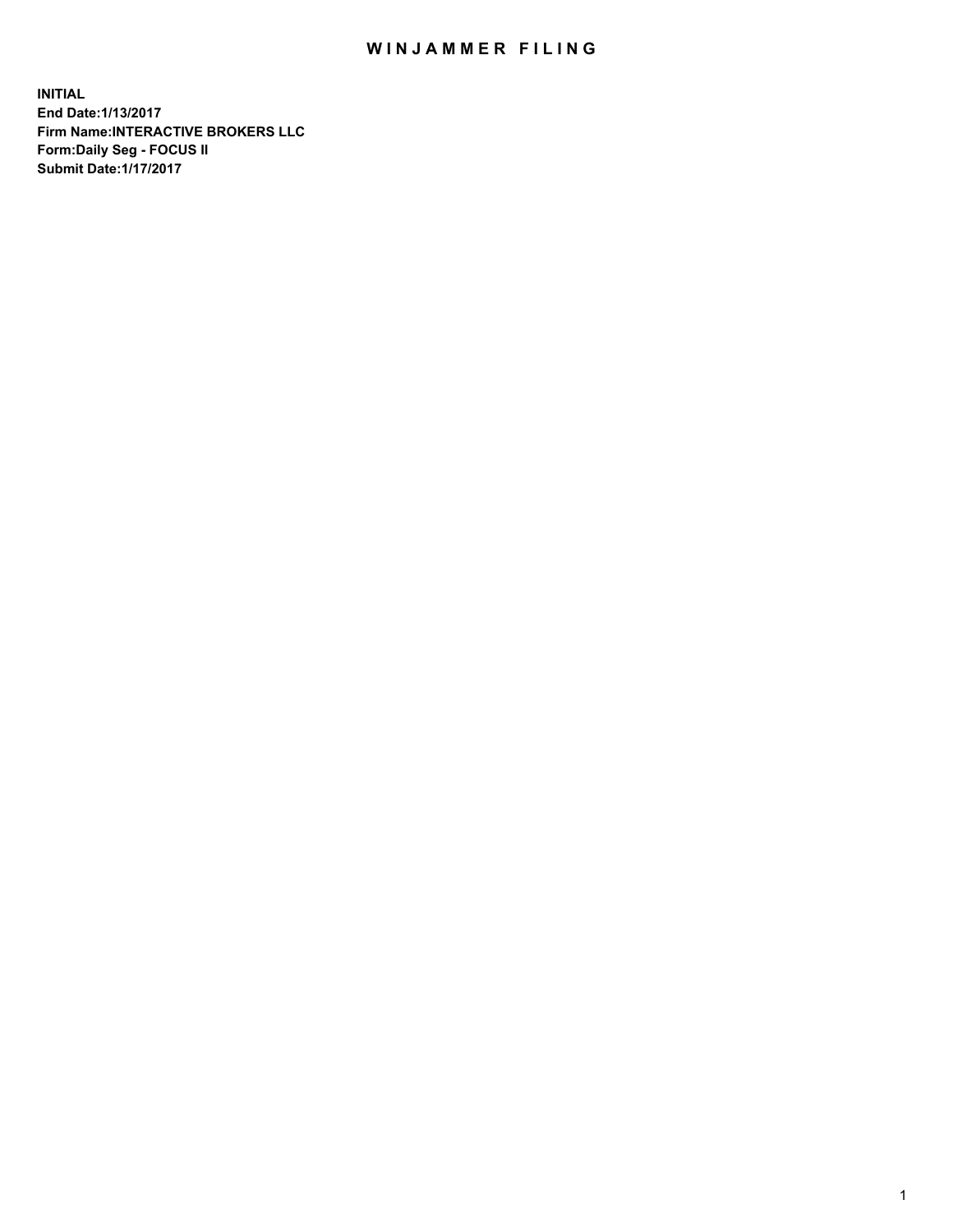## **INITIAL End Date:1/13/2017 Firm Name:INTERACTIVE BROKERS LLC Form:Daily Seg - FOCUS II Submit Date:1/17/2017 Daily Segregation - Cover Page**

| Name of Company<br><b>Contact Name</b><br><b>Contact Phone Number</b><br><b>Contact Email Address</b>                                                                                                                                                                                                                          | <b>INTERACTIVE BROKERS LLC</b><br>James Menicucci<br>203-618-8085<br>jmenicucci@interactivebrokers.c<br>om |
|--------------------------------------------------------------------------------------------------------------------------------------------------------------------------------------------------------------------------------------------------------------------------------------------------------------------------------|------------------------------------------------------------------------------------------------------------|
| FCM's Customer Segregated Funds Residual Interest Target (choose one):<br>a. Minimum dollar amount: ; or<br>b. Minimum percentage of customer segregated funds required:%; or<br>c. Dollar amount range between: and; or<br>d. Percentage range of customer segregated funds required between:% and%.                          | $\overline{\mathbf{0}}$<br>0<br>155,000,000 245,000,000<br>0 <sub>0</sub>                                  |
| FCM's Customer Secured Amount Funds Residual Interest Target (choose one):<br>a. Minimum dollar amount: ; or<br>b. Minimum percentage of customer secured funds required:%; or<br>c. Dollar amount range between: and; or<br>d. Percentage range of customer secured funds required between:% and%.                            | $\overline{\mathbf{0}}$<br>$\overline{\mathbf{0}}$<br>80,000,000 120,000,000<br>00                         |
| FCM's Cleared Swaps Customer Collateral Residual Interest Target (choose one):<br>a. Minimum dollar amount: ; or<br>b. Minimum percentage of cleared swaps customer collateral required:% ; or<br>c. Dollar amount range between: and; or<br>d. Percentage range of cleared swaps customer collateral required between:% and%. | $\overline{\mathbf{0}}$<br>$\overline{\mathbf{0}}$<br>0 <sub>0</sub><br><u>00</u>                          |

Attach supporting documents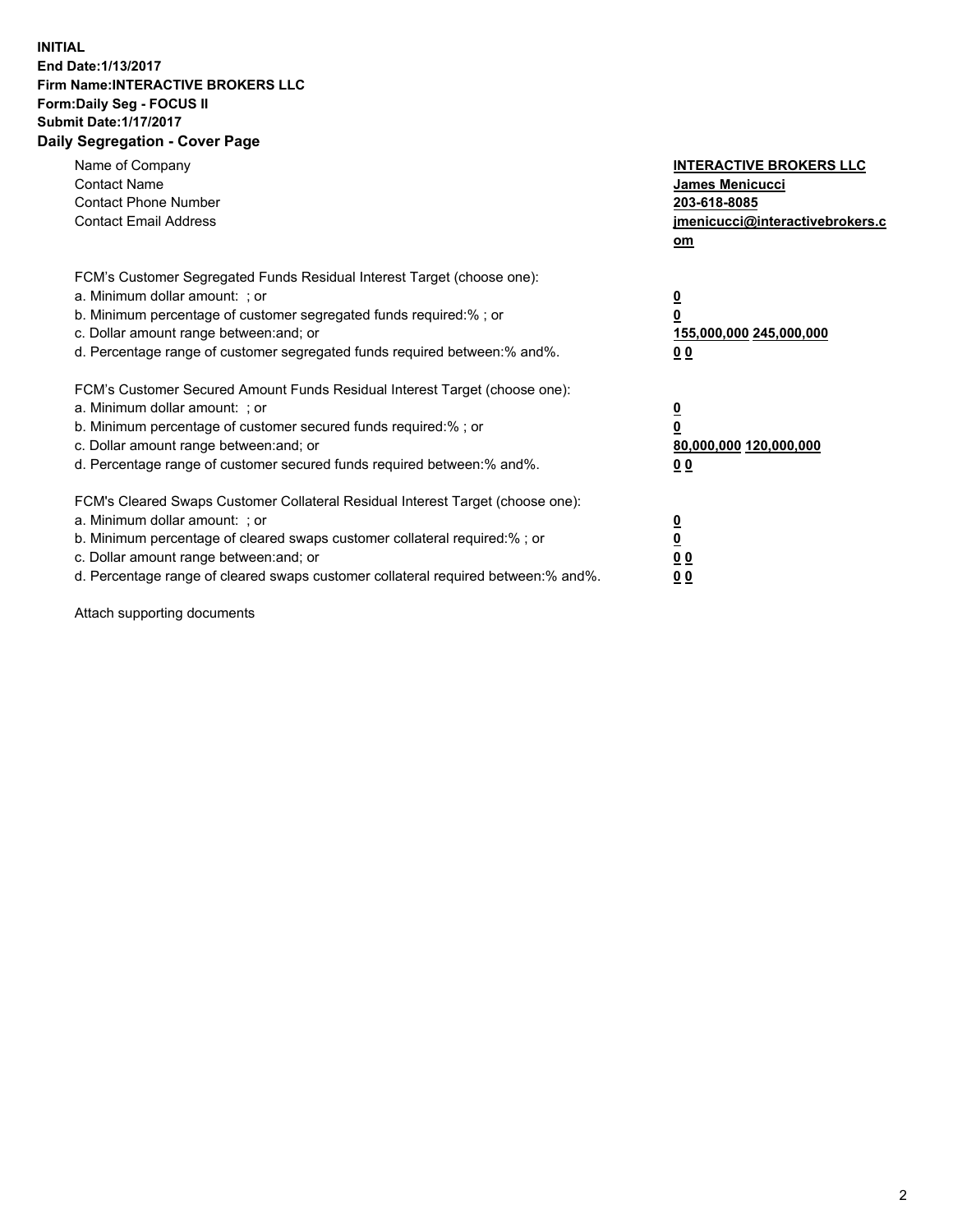## **INITIAL End Date:1/13/2017 Firm Name:INTERACTIVE BROKERS LLC Form:Daily Seg - FOCUS II Submit Date:1/17/2017 Daily Segregation - Secured Amounts**

|     | Daily Segregation - Secured Amounts                                                         |                                  |
|-----|---------------------------------------------------------------------------------------------|----------------------------------|
|     | Foreign Futures and Foreign Options Secured Amounts                                         |                                  |
|     | Amount required to be set aside pursuant to law, rule or regulation of a foreign            | $0$ [7305]                       |
|     | government or a rule of a self-regulatory organization authorized thereunder                |                                  |
| 1.  | Net ledger balance - Foreign Futures and Foreign Option Trading - All Customers             |                                  |
|     | A. Cash                                                                                     | 342,294,808 [7315]               |
|     | B. Securities (at market)                                                                   | $0$ [7317]                       |
| 2.  |                                                                                             |                                  |
| 3.  | Net unrealized profit (loss) in open futures contracts traded on a foreign board of trade   | 13,169,253 [7325]                |
|     | Exchange traded options                                                                     |                                  |
|     | a. Market value of open option contracts purchased on a foreign board of trade              | 160,884 [7335]                   |
|     | b. Market value of open contracts granted (sold) on a foreign board of trade                | -15,186 [7337]                   |
| 4.  | Net equity (deficit) (add lines 1.2. and 3.)                                                | 355,609,759 [7345]               |
| 5.  | Account liquidating to a deficit and account with a debit balances - gross amount           | 61,661 [7351]                    |
|     | Less: amount offset by customer owned securities                                            | 0 [7352] 61,661 [7354]           |
| 6.  | Amount required to be set aside as the secured amount - Net Liquidating Equity              | 355,671,420 [7355]               |
|     | Method (add lines 4 and 5)                                                                  |                                  |
| 7.  | Greater of amount required to be set aside pursuant to foreign jurisdiction (above) or line | 355,671,420 [7360]               |
|     | 6.                                                                                          |                                  |
|     | FUNDS DEPOSITED IN SEPARATE REGULATION 30.7 ACCOUNTS                                        |                                  |
| 1.  | Cash in banks                                                                               |                                  |
|     | A. Banks located in the United States                                                       | $0$ [7500]                       |
|     | B. Other banks qualified under Regulation 30.7                                              | 0 [7520] 0 [7530]                |
| 2.  | Securities                                                                                  |                                  |
|     | A. In safekeeping with banks located in the United States                                   | 406,980,701 [7540]               |
|     | B. In safekeeping with other banks qualified under Regulation 30.7                          | 0 [7560] 406,980,701 [7570]      |
| 3.  | Equities with registered futures commission merchants                                       |                                  |
|     | A. Cash                                                                                     | $0$ [7580]                       |
|     | <b>B.</b> Securities                                                                        | $0$ [7590]                       |
|     | C. Unrealized gain (loss) on open futures contracts                                         | $0$ [7600]                       |
|     | D. Value of long option contracts                                                           | $0$ [7610]                       |
|     | E. Value of short option contracts                                                          | 0 [7615] 0 [7620]                |
| 4.  | Amounts held by clearing organizations of foreign boards of trade                           |                                  |
|     | A. Cash                                                                                     | $0$ [7640]                       |
|     | <b>B.</b> Securities                                                                        | $0$ [7650]                       |
|     |                                                                                             |                                  |
|     | C. Amount due to (from) clearing organization - daily variation                             | $0$ [7660]                       |
|     | D. Value of long option contracts                                                           | $0$ [7670]                       |
|     | E. Value of short option contracts                                                          | 0 [7675] 0 [7680]                |
| 5.  | Amounts held by members of foreign boards of trade                                          |                                  |
|     | A. Cash                                                                                     | 66,305,677 [7700]                |
|     | <b>B.</b> Securities                                                                        | $0$ [7710]                       |
|     | C. Unrealized gain (loss) on open futures contracts                                         | 5,011,901 [7720]                 |
|     | D. Value of long option contracts                                                           | 160,884 [7730]                   |
|     | E. Value of short option contracts                                                          | -15,186 [7735] 71,463,276 [7740] |
| 6.  | Amounts with other depositories designated by a foreign board of trade                      | $0$ [7760]                       |
| 7.  | Segregated funds on hand                                                                    | $0$ [7765]                       |
| 8.  | Total funds in separate section 30.7 accounts                                               | 478,443,977 [7770]               |
| 9.  | Excess (deficiency) Set Aside for Secured Amount (subtract line 7 Secured Statement         | 122,772,557 [7380]               |
|     | Page 1 from Line 8)                                                                         |                                  |
| 10. | Management Target Amount for Excess funds in separate section 30.7 accounts                 | 80,000,000 [7780]                |
| 11. | Excess (deficiency) funds in separate 30.7 accounts over (under) Management Target          | 42,772,557 [7785]                |
|     |                                                                                             |                                  |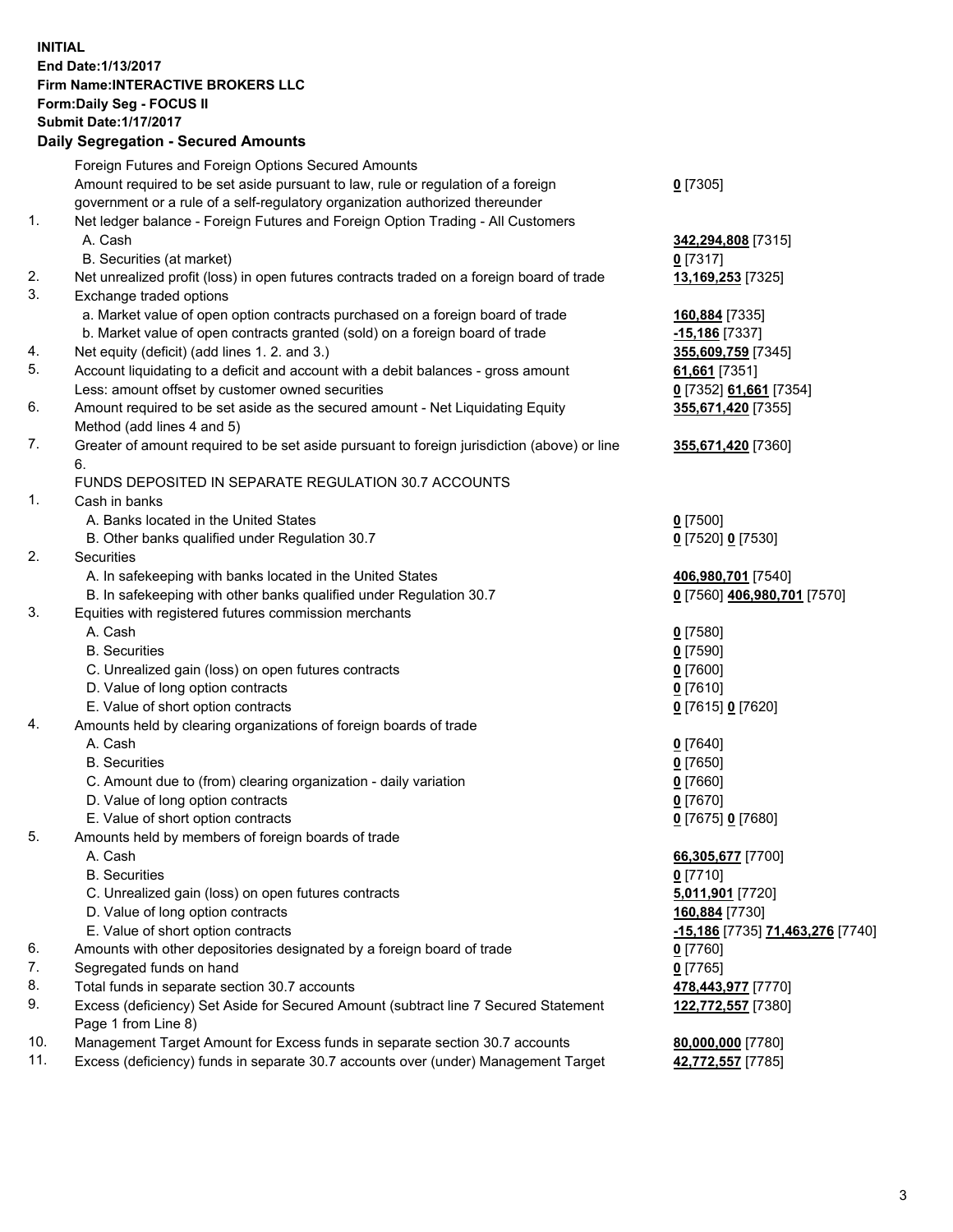**INITIAL End Date:1/13/2017 Firm Name:INTERACTIVE BROKERS LLC Form:Daily Seg - FOCUS II Submit Date:1/17/2017 Daily Segregation - Segregation Statement** SEGREGATION REQUIREMENTS(Section 4d(2) of the CEAct) 1. Net ledger balance A. Cash **3,172,244,445** [7010] B. Securities (at market) **0** [7020] 2. Net unrealized profit (loss) in open futures contracts traded on a contract market **10,448,454** [7030] 3. Exchange traded options A. Add market value of open option contracts purchased on a contract market **113,194,605** [7032] B. Deduct market value of open option contracts granted (sold) on a contract market **-196,034,683** [7033] 4. Net equity (deficit) (add lines 1, 2 and 3) **3,099,852,821** [7040] 5. Accounts liquidating to a deficit and accounts with debit balances - gross amount **185,167** [7045] Less: amount offset by customer securities **0** [7047] **185,167** [7050] 6. Amount required to be segregated (add lines 4 and 5) **3,100,037,988** [7060] FUNDS IN SEGREGATED ACCOUNTS 7. Deposited in segregated funds bank accounts A. Cash **46,425,664** [7070] B. Securities representing investments of customers' funds (at market) **2,070,574,134** [7080] C. Securities held for particular customers or option customers in lieu of cash (at market) **0** [7090] 8. Margins on deposit with derivatives clearing organizations of contract markets A. Cash **16,686,815** [7100] B. Securities representing investments of customers' funds (at market) **1,284,159,424** [7110] C. Securities held for particular customers or option customers in lieu of cash (at market) **0** [7120] 9. Net settlement from (to) derivatives clearing organizations of contract markets **7,143,554** [7130] 10. Exchange traded options A. Value of open long option contracts **113,240,768** [7132] B. Value of open short option contracts **-196,087,183** [7133] 11. Net equities with other FCMs A. Net liquidating equity **0** [7140] B. Securities representing investments of customers' funds (at market) **0** [7160] C. Securities held for particular customers or option customers in lieu of cash (at market) **0** [7170] 12. Segregated funds on hand **0** [7150] 13. Total amount in segregation (add lines 7 through 12) **3,342,143,176** [7180] 14. Excess (deficiency) funds in segregation (subtract line 6 from line 13) **242,105,188** [7190] 15. Management Target Amount for Excess funds in segregation **155,000,000** [7194] **87,105,188** [7198]

16. Excess (deficiency) funds in segregation over (under) Management Target Amount Excess